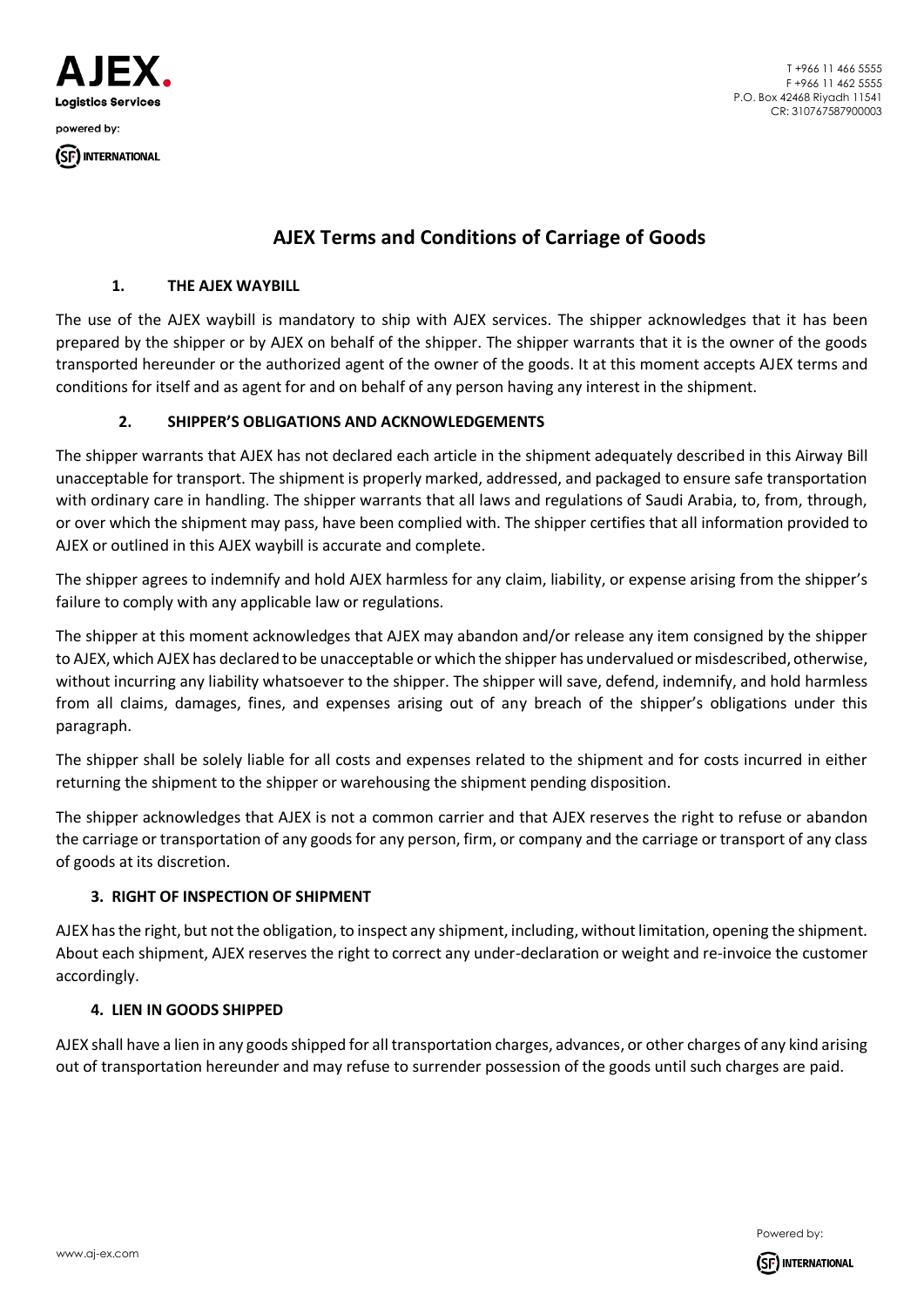

#### (SF) INTERNATIONAL

#### **5. LIMITATIONS OF LIABILITY**

Without prejudice to *Clauses 7 and 8*, the Liability of AJEX is as per the following table:

| <b>Damage</b>                 | Up to USD 100                                                                                       |
|-------------------------------|-----------------------------------------------------------------------------------------------------|
| Loss                          | Up to USD 100                                                                                       |
| <b>Late Delivery</b>          | Up to 50% of the freight amount on one future order (no compensation<br>for reasons beyond control) |
| <b>Shipment not delivered</b> | Up to USD 100                                                                                       |

# **6. ACTUAL VALUE**

The actual value of a parcel (which term shall include any item of commercial value transported hereunder) shall be ascertained by reference to its cost of repair or replacement, resale, or fair market value at the time and place of the shipment, whichever is the less. In no event shall such value exceed the original cost of the article paid by the shipper plus 10%.

#### **7. CONSEQUENTIAL DAMAGES EXCLUDED**

AJEX shall not be liable, in any event for any consequential or special damages or loss of profit or other indirect loss, whether or not AJEX had acknowledged that such damages might be incurred, including but not limited to loss of income, profits, interest, utility, or loss of market or any penalties.

# **8. LIABILITIES NOT ASSUMED**

While AJEX will endeavor to exercise its best efforts to provide expeditious delivery by regular delivery schedules, AJEX will not, under any circumstances, be liable for delay in pick up, transportation, or delivery of any shipment, regardless of the cause of such delay. Further, AJEX Express shall not be liable for any loss, damage, mis-delivery on non-delivery:

- A. due to force majeure which can be Act of God, force significant occurrence or any cause reasonably beyond the control of AJEX; or
- B. Caused by:
	- I. The act, default, or omission: of the shipper, the Consignee, or any other party who claims an interest in the shipment (including violation of any term or condition hereof) or of any person other than AJEX or any other Government official. Or of any Postal Service, forwarder to other entity or person to whom the shipment is tendered by AJEX transportation to any location not regularly served by AJEX regardless of whether the shipment requested or had knowledge of such third-party delivery arrangement.
	- II. The nature of the shipment or other defect, characteristic, or inherent vice thereof,
	- III. Electrical or magnetic injury, ensure, or other such damage to electronic or photographic images or recordings in any form.